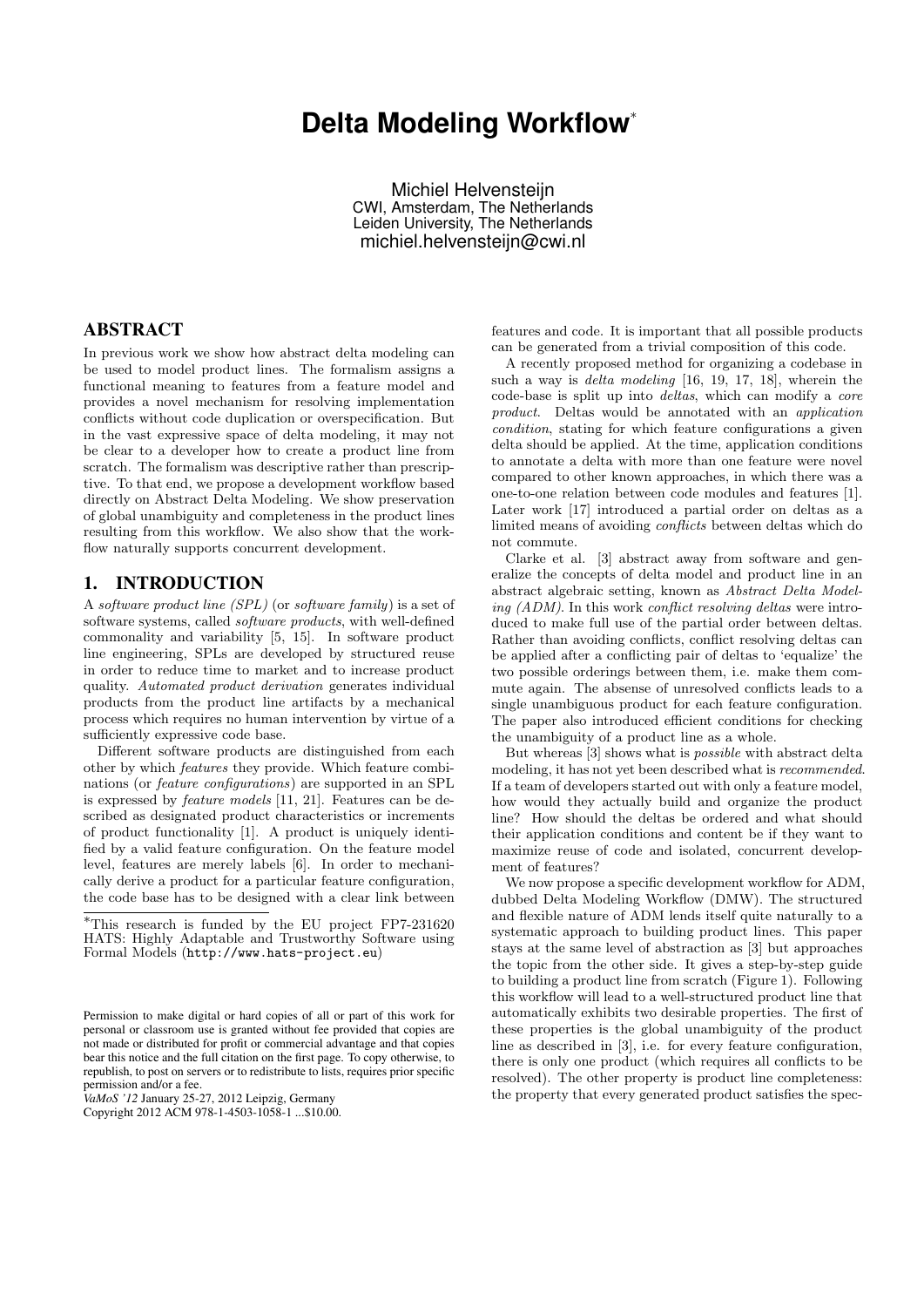

Figure 1: Overview of the development workflow

ifications of the features that it is supposed to implement. This includes specifications for desired feature interaction. Take, for instance, the example given in [14] of a database management system. If both 'transactions' and 'logging' are included, it is required that the transactions are also logged, functionality that goes beyond the sum of both individual features. We also show that the workflow always terminates and that it supports concurrent development, i.e. that multiple developers can work on parts of non-trivial product lines at the same time and in isolation without breaking global unambiguity or completeness.

This paper is organized as follows. Section 2 summarizes the relevant theory from Abstract Delta Modeling [3]. Section 3 extends that theory by enriching product line specifications and separating them from product line implementations. They respectively form the input and output of the development workflow we describe in Section 4, which is the main focus of this paper. In Section 5 we analyze the workflow and show the beneficial properties it exhibits. Section 6 describes a shortcoming of the workflow, and proposes the solution of parametrized deltas. Section 7 shows both standard and parametrized deltas in a brief but concrete example. Finally, Section 8 discusses related work and Section 9 concludes the paper.

#### 2. PRELIMINARIES

To make this paper self-contained, we now repeat the relevant theory from ADM. For more detailed information, we refer the reader to [3]. Readers familiar with the theory can skip this section.

## 2.1 Products and Deltas

Firstly, we assume a set of products  $P$ , which includes possible core products, intermediate products and end-products.

Secondly, we have a set of deltas  $D$ , each describing a product modification.  $D$  forms a monoid, together with sequential composition operator  $\cdot : \mathcal{D} \times \mathcal{D} \rightarrow \mathcal{D}$  and neutral element  $\epsilon$ . Deltas  $x, y \in \mathcal{D}$  are called non-commutative if  $y \cdot x \neq x \cdot y$ .

Applying a delta to a product results in another product. Delta application is a function  $-(-): \mathcal{D} \times \mathcal{P} \to \mathcal{P}$ . If  $d \in \mathcal{D}$ and  $p \in \mathcal{P}$ , then  $d(p) \in \mathcal{P}$  is the product resulting from applying delta d to product p.

#### 2.2 Delta Models

A delta model is a tuple  $(D, \prec)$ , where  $D \subseteq \mathcal{D}$  is a finite set of deltas and  $\prec \subseteq D \times D$  is a strict partial order on D.  $x \prec y$  states that x must be applied before y, though not necessarily directly before. It represents the intuition that a delta applied later has full access to earlier deltas and more authority over modifications to the product.

A derivation is a delta formed by the sequential composition of all deltas from a delta model. Given a delta model  $DM = (D, \prec)$ , its *derivations* are defined to be

$$
\left\{ x_n \cdot \ldots \cdot x_1 \mid \begin{array}{c} x_1, \ldots, x_n \text{ is a linear extension} \\ \text{of } \prec, \text{ where } \{x_1, \ldots, x_n\} = D \end{array} \right\}
$$

Note that it is possible for a delta model to generate more than one distinct derivation since non-commutative deltas may be applied in different orders. We do strive for a unique derivation, however, as this corresponds to deriving a unique product. To allow for an efficient way to establish this property, we rely on notions of conflicting deltas and conflictresolving deltas.

#### 2.3 Conflicts

Two deltas are in *conflict*, denoted  $x \notin y$ , if they are noncommutative and not ordered by ≺. The changes they describe are incompatible, and neither can override the other.

It is not a problem for a delta model to have conflicts, if they are later resolved by a third delta. Given deltas  $x, y \in D$  which are in conflict, we say that a delta z resolves their conflict, denoted  $(x, y) \triangleleft z$ , iff

$$
x \prec z \ \land \ y \prec z \ \land \forall d \in D^* : z \cdot d \cdot y \cdot x = z \cdot d \cdot x \cdot y.
$$

where  $D^*$  contains all finite sequential compositions of deltas from D.

A delta model is unambiguous if it contains a conflictresolving delta for every conflicting pair of deltas:

$$
\forall x, y \in D : x \mathcal{L} y \Rightarrow \exists z \in D : (x, y) \vartriangleleft z.
$$

If a delta model is unambiguous, it has a unique derivation.

#### 2.4 Product Lines

We introduce a finite set of *features*  $\mathcal F$  relevant to a specific product line. These features have no inherent semantic meaning. The set of products in a product line can be represented by a feature model  $\Phi \subseteq \mathscr{P}(\mathcal{F})$ , where each  $F \in \Phi$ corresponds to a valid feature configuration.

To bridge the gap between features and product line artifacts (such as code), we introduce application conditions for deltas. An application condition attached to a delta determines for which feature configurations the delta has to be applied. An application function  $\gamma : D \to \mathscr{P}(\mathscr{P}(F))$  gives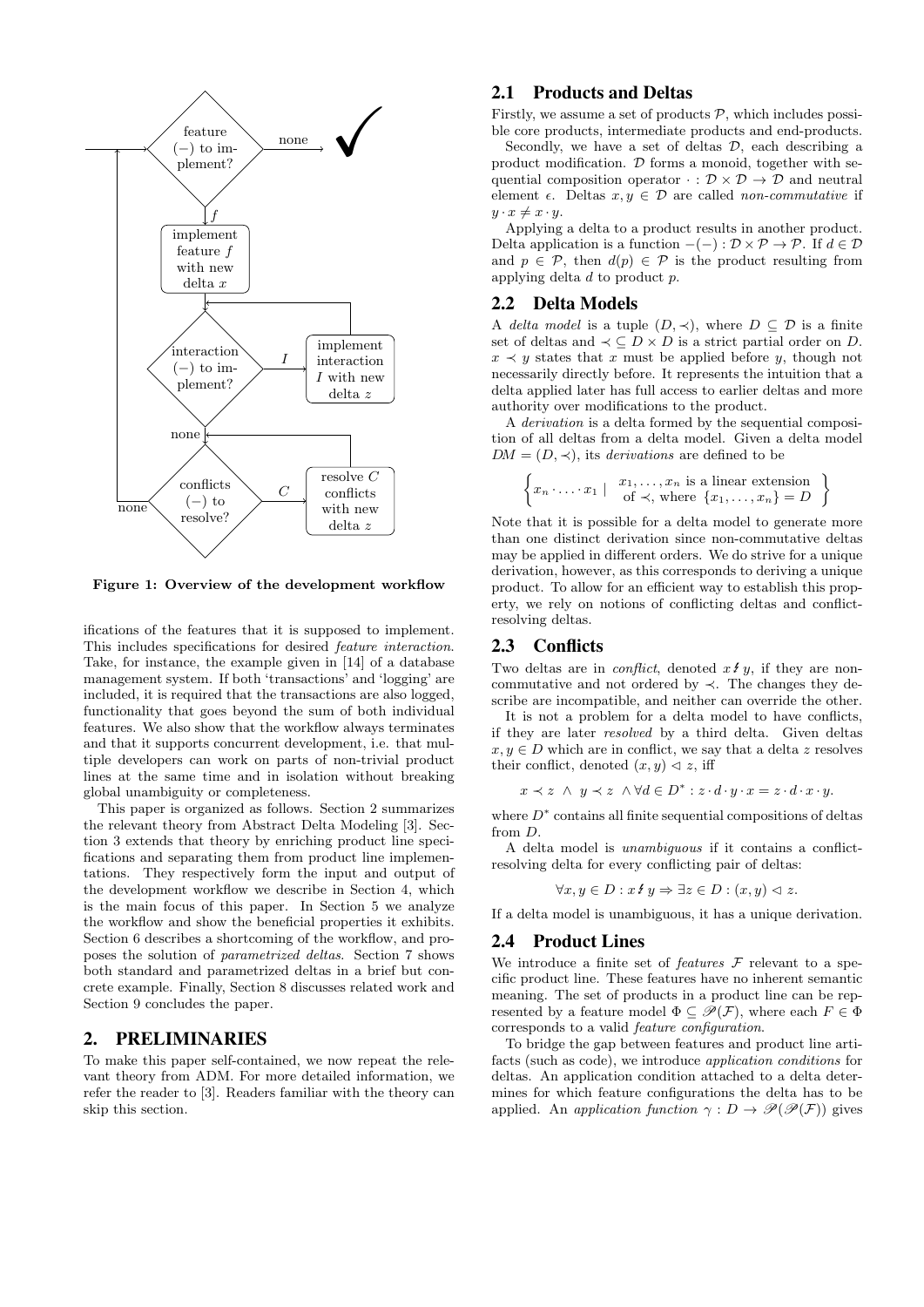the feature configurations each delta  $x \in D$  is applicable to.  $\gamma(x)$  is the application condition for delta x.

A product line is a tuple  $PL = (\Phi, c, D, \prec, \gamma)$ , where  $\Phi$  is a feature model,  $c \in \mathcal{P}$  is the core product,  $(D, \prec)$  is a delta model and  $\gamma$  is an application function with domain D such that  $\forall x \in D : \gamma(x) \subseteq \Phi$ . So the product line describes all possible products, and how to generate them.

Given a feature configuration  $F \in \Phi$ , we can extract the corresponding products  $\text{prod}(PL, F)$  out of a product line. To do this, we first extract its selected delta model  $(D', \prec')$ where  $D' = \{ d \in D \mid F \in \gamma(d) \}$  is the set of applicable deltas, and  $\prec'$  is  $\prec$  restricted to D'. We can then apply its derivations (as there may be more than one) to core product c. The result is a set of generated products.

Of course, we'd like a product line in which every selected delta model is unambiguous, since this means that every feature configuration leads to a unique product. An efficient way of checking this on the level of the product line itself is the following: For any two conflicting deltas  $x$  and  $y$  that can be applied together, there must be a conflict-resolving delta z applicable in at least the same set of feature configurations. This makes a product line globally unambiguous. The following is a more precise description of this property:

$$
\forall x, y \in D:
$$

 $\mathcal{V}^{x,y} = \varnothing \ \lor \ x \mathcal{L} y \Rightarrow \exists z \in D : (\mathcal{V}^{x,y} \subseteq \gamma(z) \land (x,y) \vartriangleleft z)$ 

where

$$
\mathcal{V}^{x,y} = \gamma(x) \cap \gamma(y)
$$

A globally unambiguous product line has only unambiguous selected delta models. This is one of the important properties we want to maintain with the workflow (Section 4).

#### 3. PRODUCT LINE SPECIFICATION

In this section we enrich the specification of product lines and separate it from the implementation.

The specification is what the developers start off with when they design the product line. The workflow we describe assumes it as input. A product line is now represented as  $(\Phi, c, D, \prec, \gamma)$ . In this representation, the feature model Φ constitutes the specification. The rest is implementation.

#### 3.1 Structural Feature Model

Feature models as we have represented them so far are not particularly useful for developers. When we view a feature model as the set of all possible feature configurations, we disregard the intended hierarchical relations between features. So if we start from a traditional feature model [11, 20, 21], we lose some useful information in the  $\Phi$  representation. For instance, we lose the distinction between the two feature models in Figure 2, which would both have  $\Phi = \{\{f,g\},\{f,g,h\}\}.$ 

Since the feature diagram notation from Figure 2 is quite common in product line engineering [20], it is a much more convenient structure to base our workflow on.

So we introduce a structural feature model Ψ. It is a 5 tuple  $(B, \longrightarrow, \longrightarrow, \oplus, \blacktriangleright)$ , where  $B \subseteq \mathcal{F}$  is a set of mandatory base-features,  $\rightarrow \in \mathcal{F} \times \mathcal{F}$  is the mandatory subfeature relation,  $\multimap \subset \mathcal{F} \times \mathcal{F}$  is the optional subfeature relation,  $\oplus \subset$  $\mathcal{F} \times \mathcal{F}$  indicates those features that may not appear together in one feature configuration and  $\blacktriangleright \subset \mathcal{F} \times \mathcal{F}$  indicates which features require which others. The symmetric closures of  $\longrightarrow, \infty, \oplus \text{ and } \blacktriangleright \text{ must be disjoint.}$ 



Figure 2: Two different feature diagrams representing the same feature model  $\Phi = \{\{f,g\},\{f,g,h\}\}.$ 

This new representation is able to distinguish the two feature models shown in Figure 2:  $(\{f\}, \{(f,g)\}, \{(f,h)\}, \emptyset, \emptyset)$ and  $({g}, {g}, f)$ ,  $({g}, h)$ ,  $\varnothing, \varnothing$ ).

It is a simple matter to recover the original feature model  $\Phi$  from  $\Psi=(B,\multimap,\multimap,\blacktriangleright)$  as follows, where  $f,g\in\mathcal{F}$ :

$$
\Phi = \left\{ F \subseteq \mathcal{F} \middle| \begin{array}{l} \forall \ f \in B : f \in F \\ \forall f \longrightarrow g : f \in F \Longleftrightarrow g \in F \\ \forall f \longrightarrow g : f \in F \Longleftrightarrow g \in F \\ \forall \ f \oplus g : f \notin F \vee g \notin F \\ \forall \ f \blacktriangleright g : f \in F \Longrightarrow g \in F \end{array} \right\}
$$

We will continue to use  $\Phi$  under these semantics.

You may notice that —∘ and  $\triangleright$  have nearly the same semantics. However, since they reflect different intentions, we treat them differently in the workflow.

## 3.2 Feature Specifications

In reality, a feature is more than a label. It represents some functionality we want a product to have. In industry, there may be informal descriptions or use-cases describing what a feature is supposed to do. In a more academic setting, there may even be formal specifications. In any case, we assume that there is some way to determine whether or not a given product actually implements a certain feature. Since we are working on an abstract level, we cannot go into detail on what this determination may entail. We cover it with the following feature satisfaction relation. For  $p \in \mathcal{P}$  and  $F \subseteq \mathcal{F}$ :

$$
p \vDash F
$$

indicates that product  $p$  satisfies the specifications of (the combination of) the features in  $F$ . When we want to express that product p satisfies the single feature f, we write  $p \in \{f\}$ . We take as an axiom the fact that for  $p \in \mathcal{P}$  and  $F, G \subseteq \mathcal{F}$ :

$$
p \models F \cup G \implies p \models F \land p \models G
$$

Recall that sometimes we want a combination of features in a product to expose extra functionality. Functionality that would not be present if any strict subset of those features was included. So the reverse of the axiom is not always true. If  $p \models F \land p \models G$ , the combined functionality between F and  $G$  may not yet be implemented in  $p$ . When the features between  $F$  and  $G$  should offer no combined functionality, the reverse of the axiom holds for that specific case.

The specification of a product line now consists of:

 $(\Psi, \vDash)$ 

And its implementation consists of:

 $(c, D, \prec, \gamma)$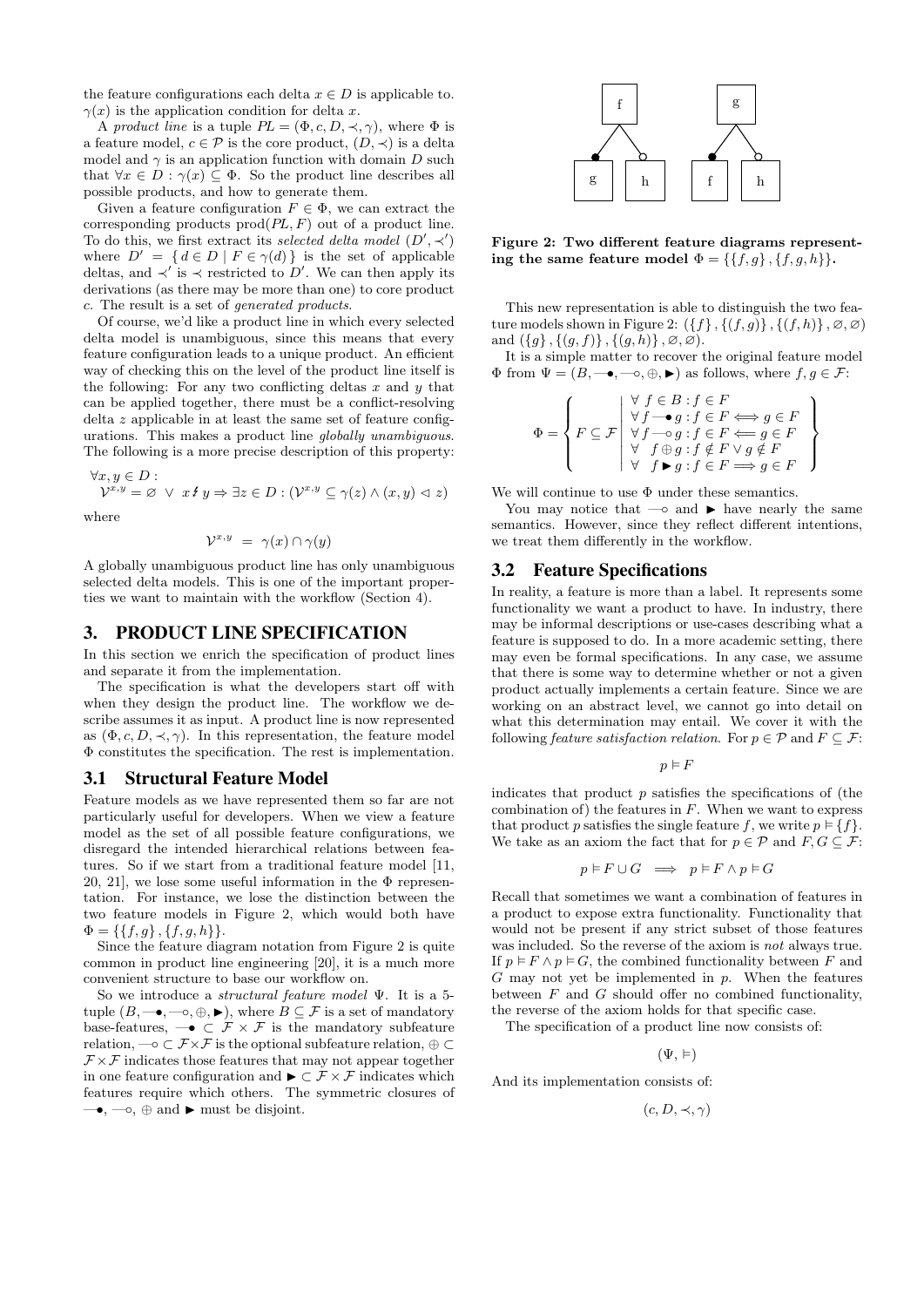Our workflow takes the former as input and produces the latter as output.

## 4. DEVELOPMENT WORKFLOW

The goal of this workflow is to start with a complete product line specification and implement from this a complete product line by implementing all features, resolving all conflicts and implementing all desired feature interaction in an iterative process, maximally exploiting parallelism in the development. We now describe the process illustrated by Figure 1 in detail.

Before we begin, we define a few useful notations. First, the meaning of delta ideal, the set of all deltas smaller than or equal to a given delta in the partial order, which will be useful to describe local properties during the workflow (as local in a delta model refers to a delta and all deltas it 'knows'). Given a delta model  $(D, \prec)$  and delta  $x \in D$ , we define the delta ideal as follows:

$$
D_{\preceq x} \stackrel{\text{def}}{=} \{ y \in D \mid y \prec x \lor y = x \}
$$

The product generated by applying the sole derivation of  $(D_{\leq x}, \prec')$  (assuming there is only one; where  $\prec'$  is  $\prec$  restricted to  $D_{\prec x}$ ) to core product c is denoted prod(x). The non-reflexive transitive closure of  $\rightarrow \cup \rightarrow$  is denoted  $\rightarrow^*$ .

In the workflow, we start with a product line specification  $(\Psi, \vDash)$  as input and introduce an empty 'current product line implementation'  $PL = (c, D, \prec, \gamma)$  where  $D = \prec = \gamma = \emptyset$ .

c is taken to be some *empty product* **0**. This is not absolutely required, and it is possible to implement mandatory features in the core product. However, optional features should never be implemented in the core product (with the intention of selectively 'removing' them with deltas) as this is incompatible with the workflow and can be said to be less flexible and robust. In any case, assuming  $c$  to be the empty product simplifies the following workflow description.

We will add elements to  $D$ ,  $\prec$  and  $\gamma$  as we implement features from  $\Psi$ . For each feature f we implement, we have to implement any desired interaction in which f is involved and then resolve any conflicts introduced by implementing f and its interactions.

We also maintain a set of locks which starts empty and is updated whenever a developer chooses to start writing an implementation. It can be subdivided into feature implementation locks  $L_f \subseteq \mathcal{F}$ , interaction implementation locks  $L_I \subseteq \mathscr{P}(\mathcal{F})$  and conflict resolution locks  $L_C \subseteq \mathcal{D}$ . These 'locks' are never released. They simply indicate that some developer following the workflow has made the commitment to implement a specific part of the product line, so no one else should try to implement the same part.

We now explain and formalize all steps in the workflow. The following subsection headers refer to the nodes of the Figure 1 flowchart. Note that all diamonds in the flowchart are about deciding which part of the product line to implement next (Sections 4.1, 4.3 and 4.5) and the rectangles are about the actual implementation (Sections 4.2, 4.4 and 4.6).

#### 4.1 Feature (−) to implement?

In this stage, we choose the next feature to implement. The choice is made by following the partial order introduced by —◦ ∗ . Basically, given a feature diagram, we work on it in a topological order from top to bottom, implementing first the base features and then their subfeatures. This is because deltas implementing subfeatures often need to make

assumptions about – and changes to – the implementation of the base features.

- So, choose an  $f \in \mathcal{F}$  such that:
- all dependencies have been implemented:
	- $\forall g \rightarrow \neg^* f : \exists d \in D : \gamma(d) = \{ G \in \Phi \mid g \in G \}$
- this feature has not been locked yet:  $f \notin L_f$

Upon choosing  $f, L_f$  has to be updated to include it. Performing the above tests and then updating  $L_f$  is assumed to be an atomic operation. This is so different developers can develop different features concurrently and in isolation. Many features can be worked on simultaniously, so long as they are independent (Section 5.4).

If there are no more features to implement  $(L_f = \mathcal{F})$ , and for each previously implemented feature, the steps were properly followed, there is no more work to be done.

#### 4.2 Implement feature f with new delta x

In this step, having chosen a feature  $f$ , we need to develop a new delta  $x \in D$  to implement it. This delta has to be applied only when f is selected. So,  $\gamma(x) = \{ F \in \Phi \mid f \in F \}.$ Its place in the partial order  $\prec$  should mirror f's place in the feature diagram. So, it should be greater than the delta that implements its superfeature and incomparable to all other deltas currently present. In fact, the deltas that implement features, linked by the transitive reduction of  $\prec$ , will form a graph that is isomorphic with the feature diagram.

The delta has to be designed such that the following local guarantees hold:

- Delta x should implement feature f, so:  $\text{prod}(x) \models \{f\}$
- $\bullet$  Delta  $x$  should not break existing features, so:  $\forall w \prec x : \text{prod}(w) \models \{g\} \Longrightarrow \text{prod}(x) \models \{g\}$

In working on  $x$ , it is not necessary to consider possible conflicts, since there will be an opportunity to resolve them later in the workflow. (It will help, of course, if code is written in a modular way, which lends itself better to conflict resolution in the future. This depends on the concrete domain of the deltas and products.) Note that  $x$  may assume and use the implementations of superfeatures of  $f$ , but also those of required features g such that  $f \triangleright g$ . This may be a motivation to implement those  $g$  before  $f$ , but it is not a requirement of the workflow, since  $x$  cannot change anything from the  $g$ implementation.

## 4.3 Interaction (−) to implement?

At this point, we need to know if by introducing feature f, there are now sets of features that require extra work to make them interact properly. In other words, we now select the smallest feature set  $I \subseteq L_f$  with  $f \in I$  that is a subset of some valid feature configuration in  $\Phi$  such that:

- $\bullet$  the features in  $I$  should interact:  $\exists p \in \mathcal{P} : p \not\models I \wedge \exists I_1, I_2 : I = I_1 \cup I_2 \wedge p \vDash I_1 \wedge p \vDash I_2$
- this interaction has not been locked yet:  $I \notin L_I$

If there is no such  $I$ , we proceed to Section 4.5. After choosing a suitable  $I$ , we record it in  $L_I$ . As before, performing the above tests and then updating  $L_I$  is assumed to be an atomic operation, so different interactions  $I$  can be implemented concurrently and in isolation (Section 5.4).

We will implement interaction  $I$  in the next step. Note that during several iterations of implementing feature interaction, we may deal with many overlapping feature-sets.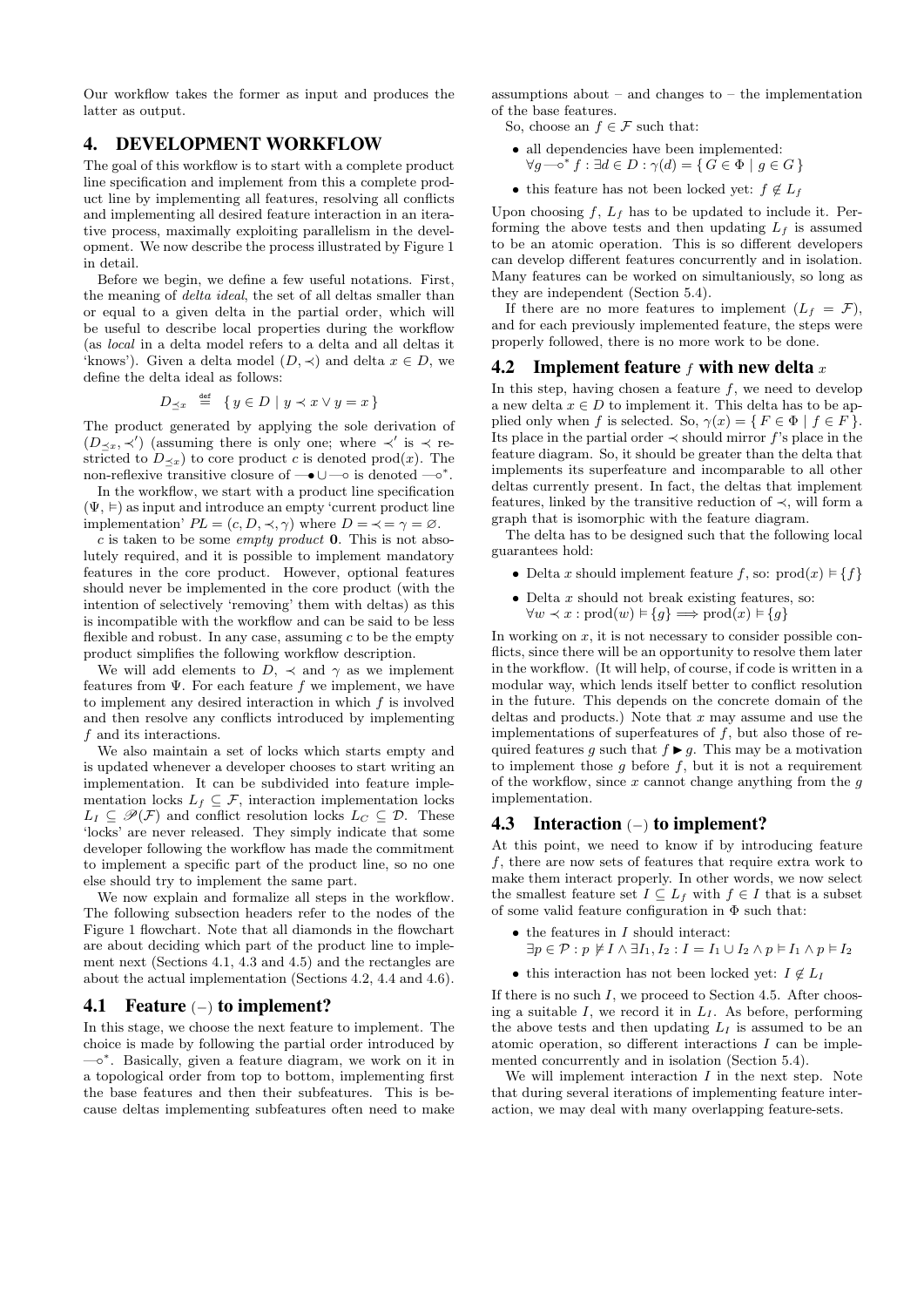

Figure 3: Example product line with a three-way interaction implementation or conflict resolution. The dashed boxes are deltas. The partial order  $\prec$  is represented by the arrows and each delta  $x \in D$  is decorated with a propositional logic formula representing its application condition  $\gamma(x)$ .

## 4.4 Implement interaction  $I$  with new delta  $z$

Given a set  $I$  of features whose interaction we need to implement, we develop a new delta  $z \in D$  to do just that. z has to be applied exactly when the features from  $I$  are selected. So,  $\gamma(z) = \{ F \in \Phi \mid I \subseteq F \}.$  It should be greater in the partial order  $\prec$  than the deltas that implement its individual features, as well as the deltas that implement interactions of strict I subsets.

The delta z has to be designed such that the following local guarantees hold:

- *z* should implement the interactions between the features in I, so:  $\text{prod}(z) \models I$
- Delta z should not break existing features, so:  $\forall w \prec z : \text{prod}(w) \models G \Longrightarrow \text{prod}(z) \models G$

After applying this step four times to implement the interaction between hypothetical features  $f, g$  and  $h$ , the resulting product line may look something like Figure 3.

## 4.5 Conflicts (−) to resolve?

After implementing our feature and any desired interaction related to it, we now look for any conflicts  $y_1 \mathcal{F} y_2$  we might have introduced in this iteration. We have to consider conflicts involving delta  $x$ , all deltas  $z$  we used for implementing desired interaction and all deltas z we used for resolving earlier conflicts this iteration.

Formally, a conflict occurs between two deltas. However, when a there is a set of deltas with many (related) conflicts, we will also want to introduce conflict-resolving deltas for larger sets with a non-empty joint application condition, so we eventually cover all combinations.

So we now find the sets  $C \subseteq D$  with the widest (largest) joint application condition  $(\bigcap_{d \in C} \gamma(d)) \subseteq \Phi$  such that:

- $\bullet\,$  all deltas in  $C$  are in unresolved conflict:  $|C| \geq 2 \wedge \forall y_1 \in C : \exists y_2 \in C : y_1 = y_2 \vee$  $y_1$  f  $y_2 \wedge \neg \exists z \in D : (y_1, y_2) \vartriangleleft z$
- this conflict set has not been locked yet:  $C \notin L_C$

From those, we select the C with the largest number of deltas. We choose the widest joined application condition so we eventually handle all relevant cases. We then choose the largest set, because this is required for termination of the workflow (Section 5.1). Having made the choice, we record  $C$  in  $L<sub>C</sub>$ . We again assume that performing the above tests and then updating  $L<sub>C</sub>$  is an atomic operation, so conflictresolving deltas for different conflict sets C can be implemented concurrently and in isolation (Section 5.4).

If no conflicts are left to resolve, we can start a new iteration of the main loop.

#### 4.6 Resolve  $\mathcal C$  conflicts with new delta z

Given a set of deltas  $C$  with conflicts we need to resolve, we develop a new delta  $z \in D$  to do it. Its application condition reflects the joint application condition of C. So,  $\gamma(z) = \bigcap_{d \in C} \gamma(d)$ . It should be greater in the partial order  $\prec$  than all deltas in C.

The delta z has to be designed such that the following local guarantees hold:

- z resolves all conflicts:  $\forall y_1, y_2 \in C : (y_1, y_2) \triangleleft z$
- $\bullet$  z does not break existing features, so:  $\forall w \prec z : \text{prod}(w) \models G \Longrightarrow \text{prod}(z) \models G$

After applying this step four times to resolve the conflicts between three hypothetical deltas  $d_1$ ,  $d_2$  and  $d_3$ , the resulting product line may look something like Figure 3. In this way, interaction implementing deltas and conflict resolving deltas are quite similar. For a concrete example, see Section 7.

## 5. ANALYSIS

We now analyze the workflow above. It is inherent in the field of engineering that we cannot give small, algorithmic steps for this creative process, and it requires the developers to 'design delta  $x$  such that ...'. But we gave formal constraints so we can still prove several important properties about the process. The developers have to satisfy only local constraints in order to benefit from global properties.

#### 5.1 Termination

First, we show that the workflow eventually terminates. There are only three loops that may be sources of divergence. They are visible in the flow-graph of Figure 1.

The first inner loop, which implements all necessary feature interaction, will terminate when there are no more selectable feature-sets which should interact, but for which the interaction has not been locked. Since there are only a finite number of feature-sets, and after choosing such an interaction set, it is immediately locked, this loop will terminate.

The second inner loop, which resolves all remaining conflicts, will terminate when there are no more conflict sets left unlocked. Every conflict set that is detected is locked right away and resolved in the next step of the workflow. But doing so adds a new delta  $z$  that may itself be in conflict again. However, each new z will have increasingly restrictive application conditions  $\lambda(z) = \bigcap_{d \in C} \lambda(d)$ , and be greater than the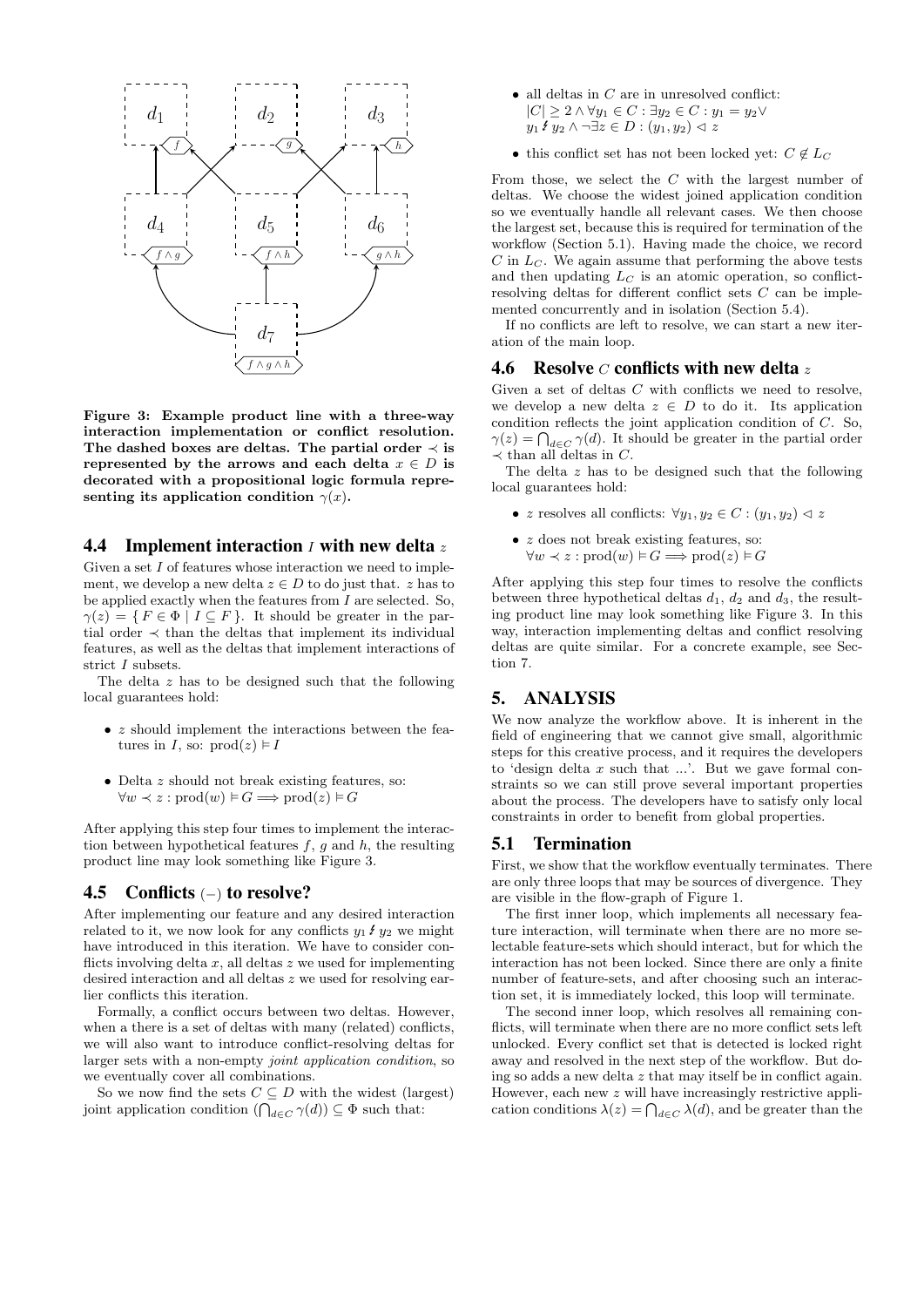conflicting deltas in the partial order. This being the case, and because the set  $C$  is always chosen as large as possible given a widest joined application condition, there will eventually be a  $z$  that introduces no new conflicts. In the most extreme example, we could end up with a delta z greater than all other deltas in the partial order so there can not be a delta left in conflict with it.

The outer loop visits all features in the feature model once. Since the feature model is finite, this loop must terminate as well.

## 5.2 Global Unambiguity

Next, we are interested in the following property over any generated product line PL:

$$
\forall F \in \Phi : |\text{prod}(PL, F)| = 1
$$

It specifies that for every feature configuration, we can generate a unique product. As proved in [3], this property is guaranteed if PL is globally unambiguous. We now show by induction that product lines generated using the workflow of Section 4 are always globally unambiguous.

The workflow starts with the empty product line implementation  $(0, \emptyset, \emptyset, \emptyset)$ . This product line is trivially unambiguous, since  $D$  is empty.

Then we assume that we have a globally unambiguous product line implementation  $(c, D, \prec, \gamma)$  at the start of a new iteration. A new delta is introduced to implement the new feature, then a (possibly empty) set of deltas implementing desired interaction, then a (possibly empty) set resolving conflicts. The second inner loop of the workflow terminates only when there are no longer any unresolved conflicts involving any of those deltas, since a new delta z is always created to resolve any detected conflict set. Section 5.1 shows that this loop always terminates. By the induction hypothesis, all conflicts not involving those deltas were already resolved before this iteration. So each iteration of the main loop results again in a globally unambiguous product line. And then so does the application of the whole workflow.

#### 5.3 Complete Product Line

A product line is complete if every valid feature configuration has a corresponding product that actually implements the required features:

$$
\forall F \in \Phi : \exists p \in \text{prod}(PL, F) : p \models F
$$

We want to show that this property holds for any product line generated with the workflow of Section 4.

#### *5.3.1 Non-interference*

Let us first consider a simple setting with the following two properties:

- No two features are supposed to interact:  $\forall p \in \mathcal{P}: \forall F, G \subseteq \mathcal{F}: (p \models F \land p \models G) \Longrightarrow (g \models F \cup G)$
- All deltas implementing these features will be commutative:  $\forall x, y \in D : x \cdot y = y \cdot x$

Here, we already run into a problem. The workflow step of Section 4.2 enforces the local constraint that the new delta does not break any superfeatures. It says nothing, however, about not breaking any other features. If we want to achieve product line completeness by construction, developers would need to give more than just local guarantees.

This motivates the restriction of non-interference on the product set  $P$ , monoid  $(D, \cdot, \epsilon)$  and feature satisfaction relation  $\models$ . The restriction holds if two commutative deltas cannot break each others features:

$$
\forall p \in \mathcal{P} : \forall x, y, z \in \mathcal{D} : \forall F \subseteq \mathcal{F} : \\
(x \cdot y = y \cdot x) \land ((z \cdot x)(p) \vDash F) \implies ((z \cdot y \cdot x)(p) \vDash F)
$$

Systems that may break this restriction may include deltas that can add advice in aspect oriented languages or features whose specifications are mutually exclusive. We assume noninterferent systems from here on.

#### *5.3.2 Completeness for Non-interferent Systems*

We can now show that in our simple setting described above, any resulting product line is complete. Each delta is developed such that it implements its own feature and does not break superfeatures. By non-interference, they also do not break features from the other deltas, as all deltas commute. No feature interaction is required, so this is sufficient.

Now we look at a setting without the first of the above properties. That is, features may now require extra implementation to interact. In that case, the main loop may implement all individual features properly, but completeness requires that the product implement all interaction as well. If there are such interactions to be implemented, they will be detected and implemented by the first inner loop of the workflow. These implementations are also sure not to break any superfeatures. Without conflicts, this is sufficient.

Lastly we look at a setting in which conflicts may also appear. If two deltas are not ordered and do not commute, they may break each others features, even in non-interferent systems. However, each conflict is resolved by a conflict resolving delta that makes the two deltas commute, so noninterference applies again. And the conflict resolving deltas are sure not to break any superfeatures.

## 5.4 Concurrent Development

Finally we explain why this workflow is suitable for concurrent development. Mainly it is made possible by the workflow's directive to develop each feature independently of the features unrelated to it, without having to consider possible conflicts between the implementations. The developers have the opportunity to work on features uninterrupted, and then to collaboratively develop a conflict resolving delta to reconcile any conflicting implementations.

At each choice in the workflow (Sections 4.1, 4.3 and 4.5), the process can 'fork' with multiple people implementing different parts of the product line at the same time. The locks in  $L_f$ ,  $L_I$  and  $L_C$  prevent the same work from being done more than once. Deadlocks cannot occur, since no one has to wait for locks to be released. The locks are meant to notify others that a specific piece of work has already started. Even if necessary implementations are skipped because they are already locked, all work is sure to get done because the holder of the lock will still be directed to implement all dependent functionality.

Note that the entities walking the flowgraph concurrently need not be specific people or teams. A 'thread' of work may be handed over to different developers at any time. The reason for even speaking in terms of the flowgraph is to make sure that no required implementation is forgotten, e.g. that no conflict is left unresolved or interaction left unimplemented.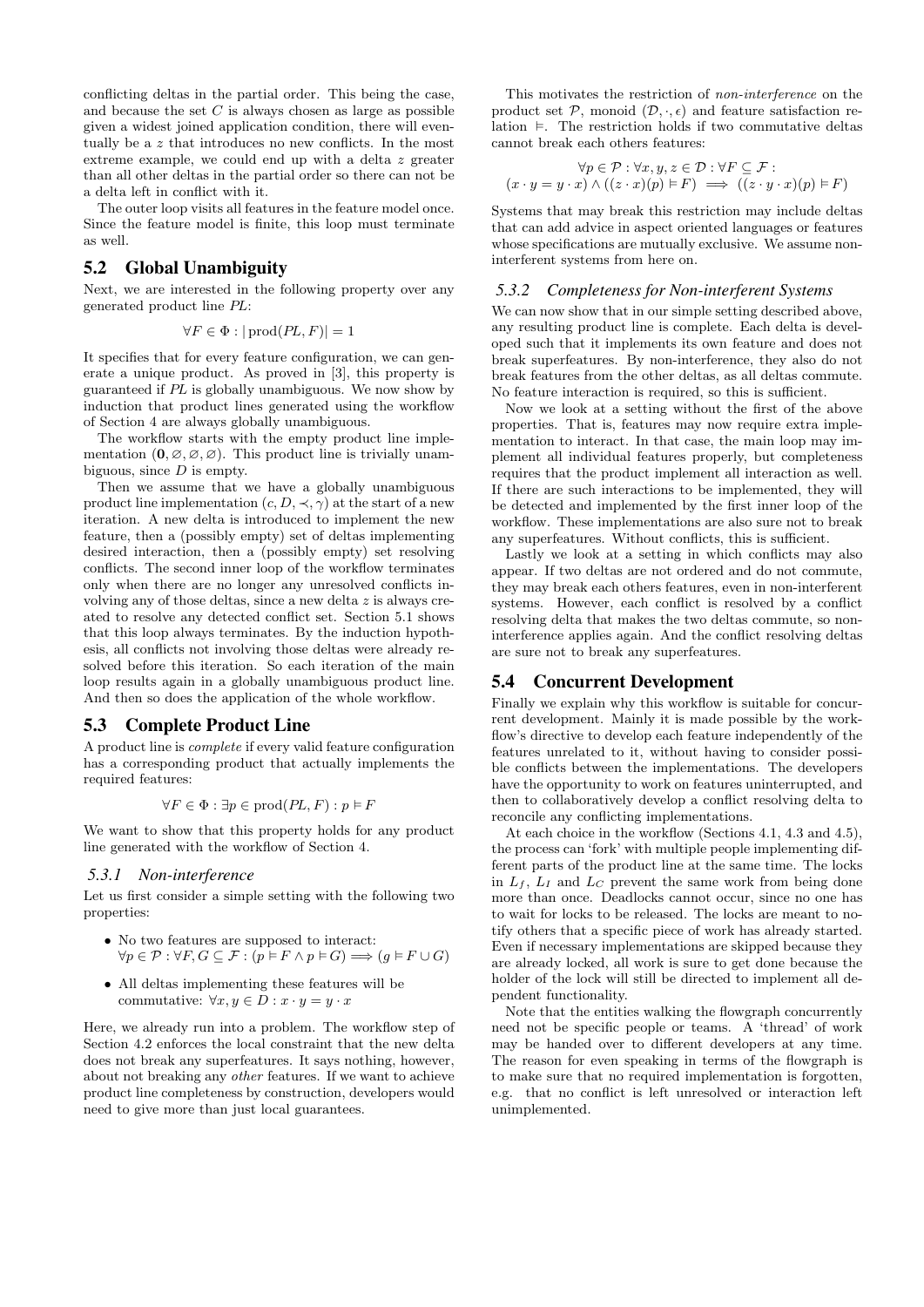For example: take two teams, both in their own 'thread' in the flowgraph, both implementing a different feature. If these features should interact, both teams are directed by the workflow to implement that interaction if the lock is not yet taken. Only one of the threads can take the lock. But it makes sense for both teams to work together on this implementation, and it does not matter which thread is used.

## 6. PARAMETRIZED DELTAS

In the inner loops of the workflow, interaction implementation deltas and conflict resolving deltas are created, sometimes to be applied layer upon layer, with increasingly narrow application conditions. This can result in delta structures such as the one in Figure 3, with one delta for every possible combination of features. In the worst case, that is an exponential number:  $2^n - 1$  deltas for *n* features.

It is theoretically possible in the specification of a product line that each of those cases requires a distinct solution. In that case, this complexity is inherent in the problem and structures like the one in Figure 3 are precisely what we need for full control. However, in many practical scenarios, the implementations reconciling these different combinations follow a very similar pattern which may be much more conveniently expressed in the underlying (programming) language of the deltas  $D$  and products  $\mathcal{P}$ .

To accomodate those scenarios, we propose parametrized deltas. We now slightly redefine product line implementations. They are represented by triple  $(c, D^{\Phi}, \prec)$ . c is the core product as before.  $D^{\Phi} \subset \Phi \longrightarrow \mathcal{D}$  is a set of partial functions (called parametrized deltas), each mapping the feature configurations it is applicable for to specific deltas.  $\prec \subseteq D^{\Phi} \times D^{\Phi}$  is a partial order on the parametrized deltas, which is intuitively the same as before.

The application function  $\gamma : D^{\Phi} \to \mathscr{P}(\mathscr{P}(F))$  is now redundant (since  $\gamma(d) = \text{dom}(d)$  for all  $d \in D^{\Phi}$ ) so we leave it out of the product line implementation tuple. Though we will continue to use the  $\gamma$  notation for the sake of consistency.

Given a specific product line implementation  $(c, D^{\Phi}, \prec)$ , the selected delta model for feature configuration  $F \in \Phi$ is  $(D', \prec')$  where  $D' = \{ d(F) | d \in D^{\Phi} \wedge F \in \gamma(d) \}$  and  $d_1(F) \prec' d_2(F)$  whenever  $d_1 \prec d_2$  with  $F \in \gamma(d_1) \cap \gamma(d_2)$ .

If a 'non-parametrized' delta  $x$  is required, it can still be simulated by a parametrized delta d which maps every feature configuration to that delta:  $\forall F \in \gamma(d) : d(F) = x$ . So parametrized deltas are strictly more expressive.

We now alter the four relevant steps of the workflow to use parametrized deltas instead of regular deltas. But we first need the following convenient notation: For  $F \in \Phi$ , take F's selected delta model  $(D', \prec')$  of product line  $(c, D_{\preceq x}^{\Phi}, \prec)$ . Its sole derivation (assuming there is only one) applied to core product c is denoted  $\text{prod}(x, F)$ .

## 6.1 Interaction (−) to implement?

Let us start with the selection procedure in Section 4.3. Whereas we first had to find a single smallest set  $I$  of features whose interaction we wanted to implement, we can now find a set of sets  $I^* \subseteq \mathcal{P}(\mathcal{F})$ , choosing each element by the same criteria as in Section 4.3, plus this one:

• For all I in  $I^*$ , and all  $I' \subset I$ : if the features in I' should interact (as in Section 4.3), then  $I' \in I^* \cup L_I$ .

For the sake of concurrency, we need to record all  $I \in I^*$  in  $L_I$  in one atomic operation.



Figure 4: Example product line with a three-way interaction implementation or conflict resolution implemented with a parametrized delta  $d'_4$ .

#### 6.2 Implement interaction  $I$  with new delta  $z$

In the Section 4.4 stage of the workflow, we can now develop a single parametrized delta z to implement all interaction cases in  $I^*$ .  $z$ 's application condition should be wide enough to encompass all different cases we want to handle, so  $\gamma(z) = \bigcup_{I \in I^*} \{ F \in \Phi \mid I \subseteq F \}.$  It should be greater in the partial order  $\prec$  than any existing parametrized deltas that implement its individual features, as well as any existing parametrized deltas that implement interactions of strict subsets of some  $I \in I^*$ .

The parametrized delta z has to be designed such that the following local guarantees hold:

- For all  $F \in \gamma(z)$ , if there is an interaction set  $I \in I^*$ such that  $I \subseteq F$ , then z should implement the interactions between the features in I, so:  $\text{prod}(z, F) \models I$
- *z* should not break existing features, so:  $\forall F \in \gamma(z) : \forall w \prec z$ :  $\text{prod}(w, F) \models G \Longrightarrow \text{prod}(z, F) \models G$

Compared to the situation of Figure 3, applying this technique to hypothetical interacting features  $f, g$  and h can result in the product line from Figure 4, reducing the number of required deltas from an exponential to a constant number. In a concrete settings we assume that the underlying programming language has access to the chosen feature configuration. For instance, by exposing the feature names as boolean constants.

#### 6.3 Conflict (−) to resolve?

Instead of selecting a conflict set  $C$  with the widest joined application condition, we can now immediately find the largest set  $C \subseteq D$  by the same criteria as in Section 4.5.

For the sake of concurrency, we need to record all subsets  $C' \subseteq C$  with  $|C| \geq 2$  in  $L_C$  in one atomic operation.

#### **6.4** Resolve  $C$  conflicts with new delta z

Developing parametrized delta  $z$  to resolve the conflicts for all relevant cases is quite similar to implementing a paramatrized interaction delta (Section 4.4). Its application condition should be wide enough to encompass all conflict subsets of size 2 or larger, so:

$$
\gamma(z) = \{ F \mid \exists y_1, y_2 \in C : y_1 \neq y_2 \land F \in \gamma(y_1) \cap \gamma(y_2) \}.
$$

It should be greater in  $\prec$  than all deltas in C. It should be designed such that the following local guarantees hold: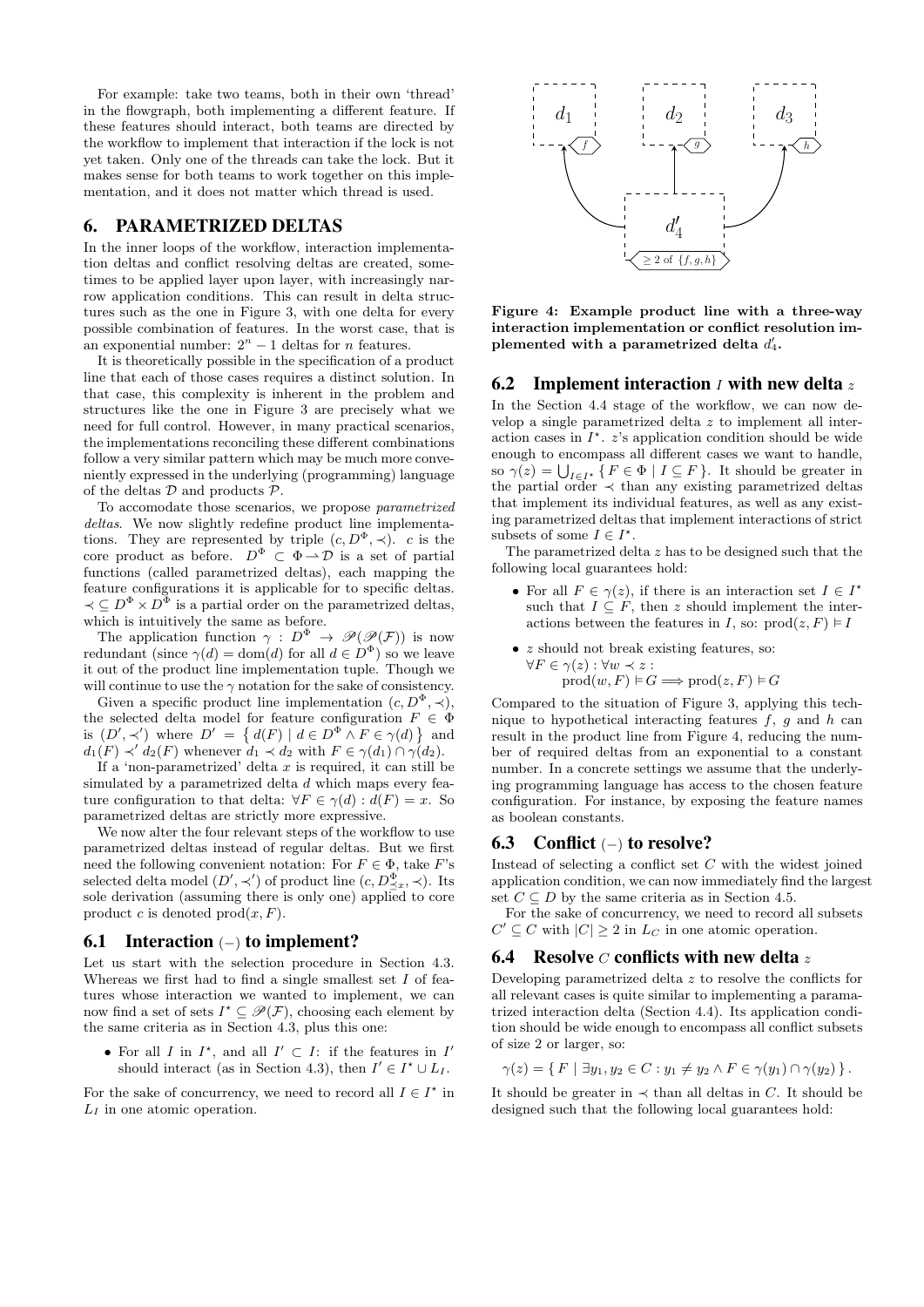- $\bullet$  z resolves all conflicts for every feature configuration it is applicable for:  $\forall y_1, y_2 \in C : \forall F \in \gamma(y_1) \cap \gamma(y_2) \cap$  $\gamma(z)$ :  $(y_1(F), y_2(F)) \triangleleft z(F)$
- Delta z should not break existing features, so:  $\forall F \in \gamma(z) : \forall w \prec z$ :

 $\text{prod}(w, F) \models G \Longrightarrow \text{prod}(z, F) \models G$ 

In the same way as for Section 6.2, applying this technique to hypothetical conflicting deltas  $d_1$ ,  $d_2$  and  $d_3$  can result in the product line from Figure 4. Continue to Section 7 for a concrete example.

# 7. EXAMPLE

In this section, we briefly illustrate the conflict resolution process with a concrete example, to give the reader an idea of how it works in practice. The example is part of the Editor product line [3]. It implements a code-editor widget with some optional features:

Syntax Highlighting (SH) can change the text-color.

Error Checking (EC) can underline certain errors.

Keyword Marking (KM) can give keywords a bold font.

Let's assume that the editor is implemented in an object oriented programming language and that the only way for deltas to alter the font is to overwrite the general 'font()' method, which returns the font for a specific part of the text. So all three feature-implementing deltas will be in conflict with each other. Figure 3 illustrates this situation exactly for  $f = SH$ ,  $g = EC$  and  $h = KM$ .

Assume that we already have deltas  $d_1, d_2, d_3$  which implement these features by modifying 'font()', and in any conflict resolving delta, we can use the syntax  $d_i$ .original() to call 'font()' as implemented by  $d_i$ .

Following the workflow, the conflicts may be resolved as in Figure 3 with the following four deltas  $(d_4, \ldots, d_7)$ . Delta  $d_4$ :

Font  $f = new$  Font (): f. color  $= d_1$ . original (). color; f . underlined =  $d_2$  . original (). underlined; return f ;

Delta  $d_5$ :

Font  $f = new$  Font (); f. color =  $d_1$ . original (). color; f.bold =  $d_3$ .original ().bold; return f;

Delta  $d_6$ :

```
Font f = new Font();
f. underlined = d_2. original (). underlined;
f.bold = d_3.original ().bold;
return f;
```
Delta  $d_7$ :

Font  $f = new$  Font (); f. color  $= d_1$ . original (). color; f. underlined =  $d_2$ . original (). underlined; f.bold  $= d_3$ .original ().bold; return f;

Deltas  $d_4$ ,  $d_5$  and  $d_6$  handle the cases in which two features are selected. Delta  $d_7$  handles the case in which all three features are selected. It seems clear that we can do better. There is no duplication of behavior, as such, since we call the original methods of  $d_1$ ,  $d_2$  and  $d_3$ . But there is duplication of code; every line is used at least three times.

Parametrized deltas can be the solution in this case. Assume that the names of our features are available in the code as constant boolean values. These are the parameters of the following parametrized delta  $d4'$ , which can resolve all cases, placed as in Figure 4:

| Font $f = new Font()$ ; |                                                              |
|-------------------------|--------------------------------------------------------------|
|                         | <b>if</b> (SH) f.color $= d_1$ .original ().color;           |
|                         | <b>if</b> (EC) f.underlined = $d_2$ .original ().underlined; |
| if (KM) f.bold          | $= d_3$ . original (). bold;                                 |
| return f;               |                                                              |

Now the question can arise: when exactly should we use parametrized deltas? And when we do, how many conflicts do we want to resolve at the same time?

In general, this is a judgement call. We would follow the original workflow until we appeared to be resolving a lot of conflicts (implementing a lot of interactions) in a similar way, layer upon layer. This is usually an indication that parametrized deltas can reduce the complexity of the delta model. Often, this can be anticipated, and parametrized deltas can be used straight away.

How far should we take this strategy of expressing variability in-code? Theoretically, a whole product line could be encoded as a single parameterized delta, in which the code is annotated with feature conditions to handle all cases. However, such an annotative approach would not benefit from the flexibility and structure that delta modeling can provide. With parametrized deltas, we offer a mix of annotative and compositional approaches [13]. We recommend using parametrized deltas only where they significantly reduce the amount of code or effort, as it is a tradeoff.

## 8. RELATED WORK

The Delta Modeling Workflow (DMW) is an extension of the Abstract Delta Modeling (ADM) formalism by Clarke et al. [3]. This paper works in the same abstract algebraic setting, and extends the earlier work.

ADM is not the first attempt to model variability of product lines [1, 2, 7, 12, 19], but it is the first that inherently lends itself to a systematic workflow for developing product lines from scratch that support automated generation of all member products with minimal code duplication and explicit handling of interaction and conflicts.

During the early phases of writing this paper, we started a collaborative effort in applying DMW to an industrial case study. The Fredhopper Access Server (FAS) is a software product line modeled using the Abstract Behavioral Specification (ABS) language [4, 10] designed within the HATS project [8]. A paper was written documenting this effort [9] and evaluating DMW for practical purposes. It applies DMW to a concrete domain, in contrast to this paper, which remains abstract. Feedback from modeling the FAS case study has improved later versions of this paper.